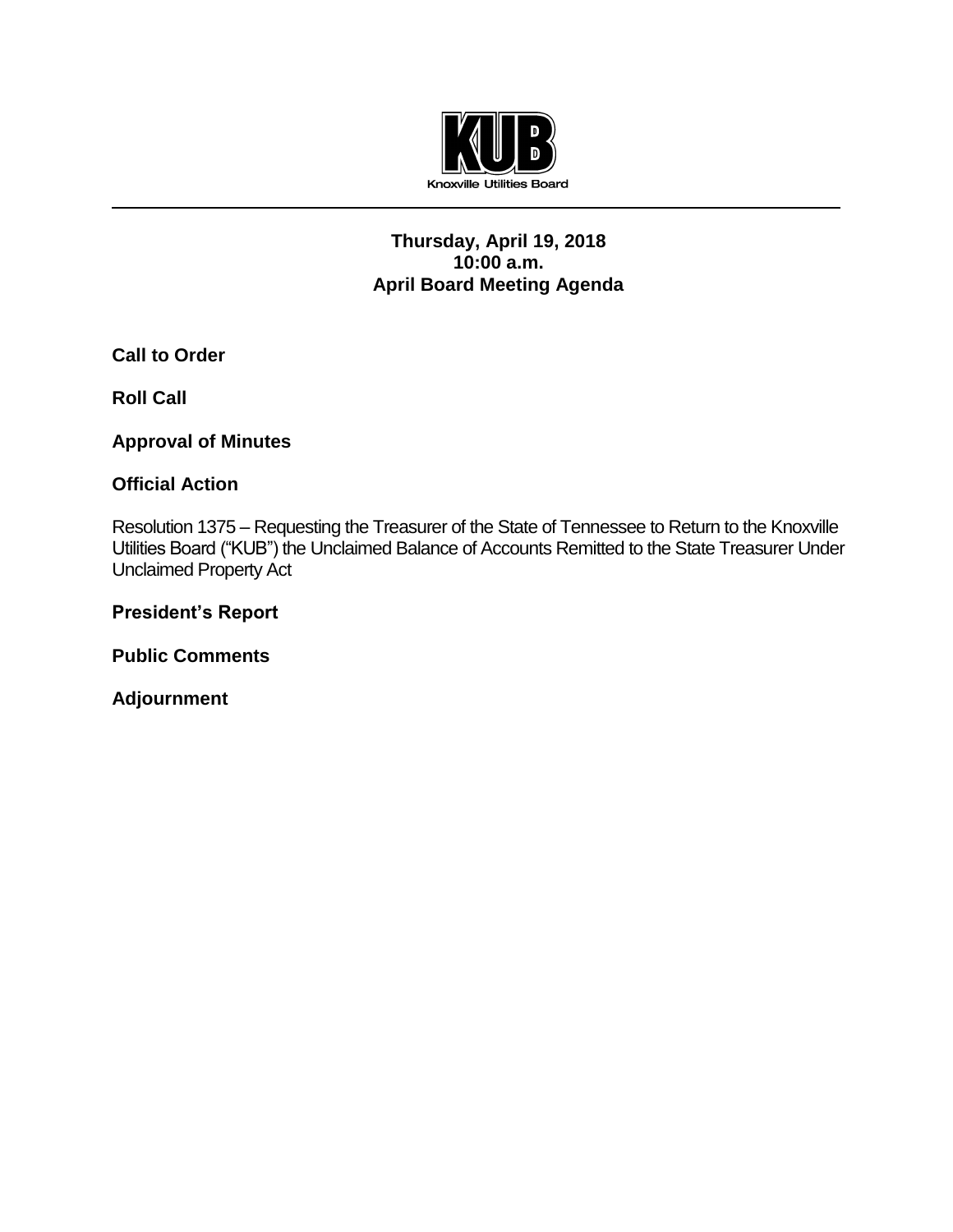

April 13, 2018

Knoxville Utilities Board 445 S. Gay Street Knoxville, Tennessee 37902-1109

Commissioners:

Resolution 1375 requests the State Treasurer to return to KUB the balance of any unclaimed funds previously remitted by KUB to the Treasurer's Office in accordance with the Uniform Unclaimed Property Act.

State law defines unclaimed property and establishes the processes by which entities must handle property left in their possession. For KUB, unclaimed property is primarily customer overpayments and deposits, where KUB has been unable to locate the rightful owner within a year of service termination or vendor payments that have not been settled within three years of payment. State law requires local government agencies, such as KUB, to submit a report and remit any unclaimed funds, which were in their possession as of the previous calendar yearend, to the State Treasurer by May 1 of each respective year. After the State has held the property for a period of at least eighteen months, the local government may request that the State return any funds that remain unclaimed. An overview of the process regarding unclaimed property is enclosed for your review.

I recommend adoption of Resolution 1375 on first and final reading.

Respectfully submitted,

Nintha Roach

Mintha E. Roach President and CEO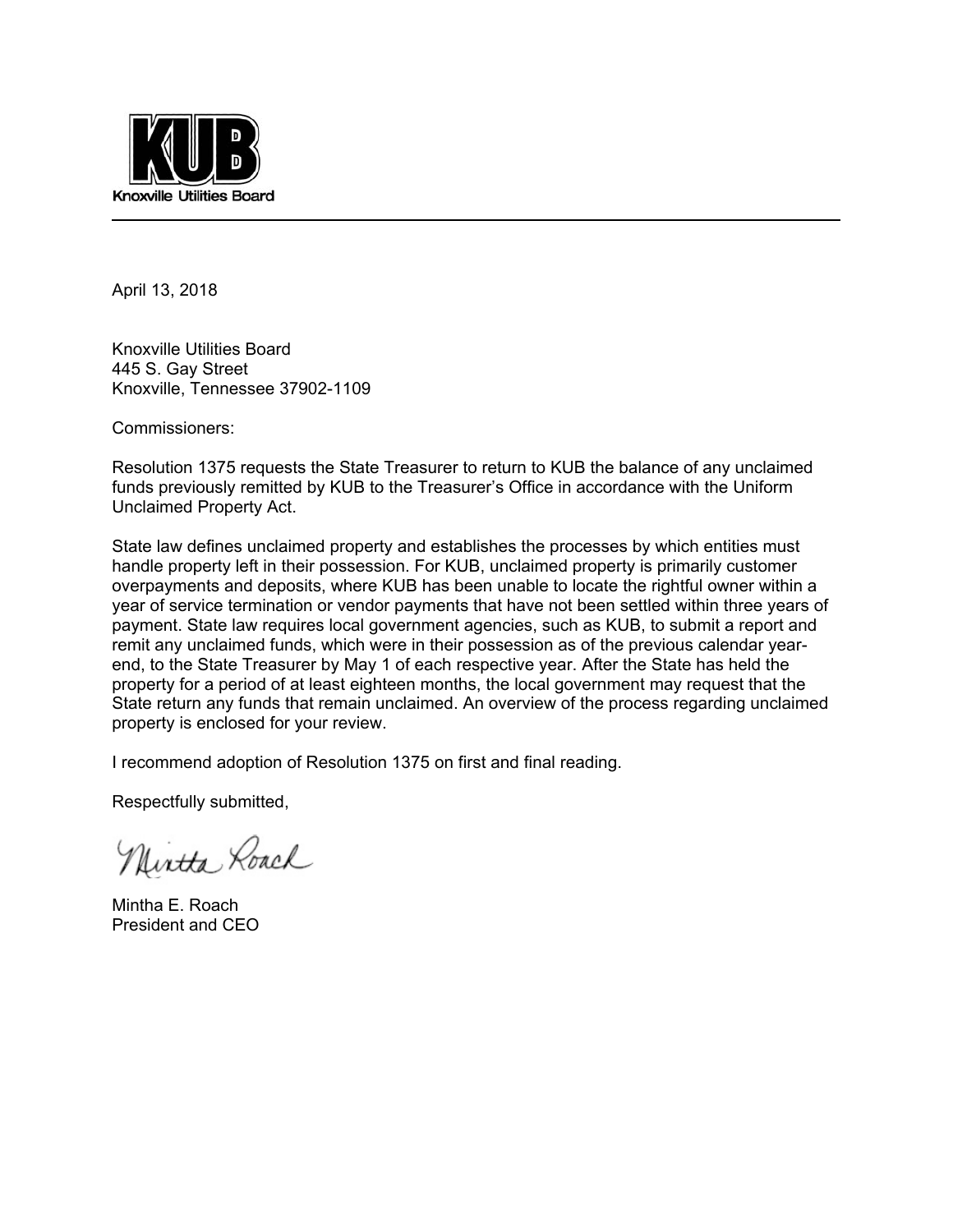#### **Overview of Unclaimed Property Resolution 1375**

Tennessee State Law requires businesses, including utilities, to file an annual report with the State Treasurer's Office listing any unclaimed or abandoned property held in its possession as of the previous calendar year end. The report is required to be filed no later than May 1 of each respective year. Payment of unclaimed funds must be made to the state at the time the report is filed.

In KUB's case, unclaimed or abandoned property may include customer deposits, overpayments, or payments made in advance, that have remained unclaimed by the customer for more than one (1) year after the termination of service for which the deposit, overpayment, or advance payment was made. It also includes payments to vendors that have been outstanding for more than three (3) years.

Each year KUB is required to perform due diligence efforts to contact the property holder and return the unclaimed property before the report is filed with the state. Due diligence must take place within 60 to 180 days of the date the report is submitted to the state. The report must include the name of the presumed owner of the property, last known address, nature and description of the property, the date the property became payable, and the amount.

Once, the report is filed with the state, any person claiming an interest in any property (funds) would be required to file a claim with the state.

State law also provides for local government entities to request the return of any unclaimed funds to the local government, if the funds have remained unclaimed after a period of at least eighteen (18) months. The last request KUB made to the state for the return of unclaimed funds occurred in 2014 for unclaimed funds as of December 2011. Upon receipt of the funds, KUB would still have to make payment to a valid owner of the funds, if a claim was made.

Resolution 1375 requests the return of unclaimed funds submitted for the years 2012 through 2015, which totaled \$132,147. Although it is difficult to predict the amount of unclaimed funds that may be returned, historical experience indicates approximately 80 percent is reasonable.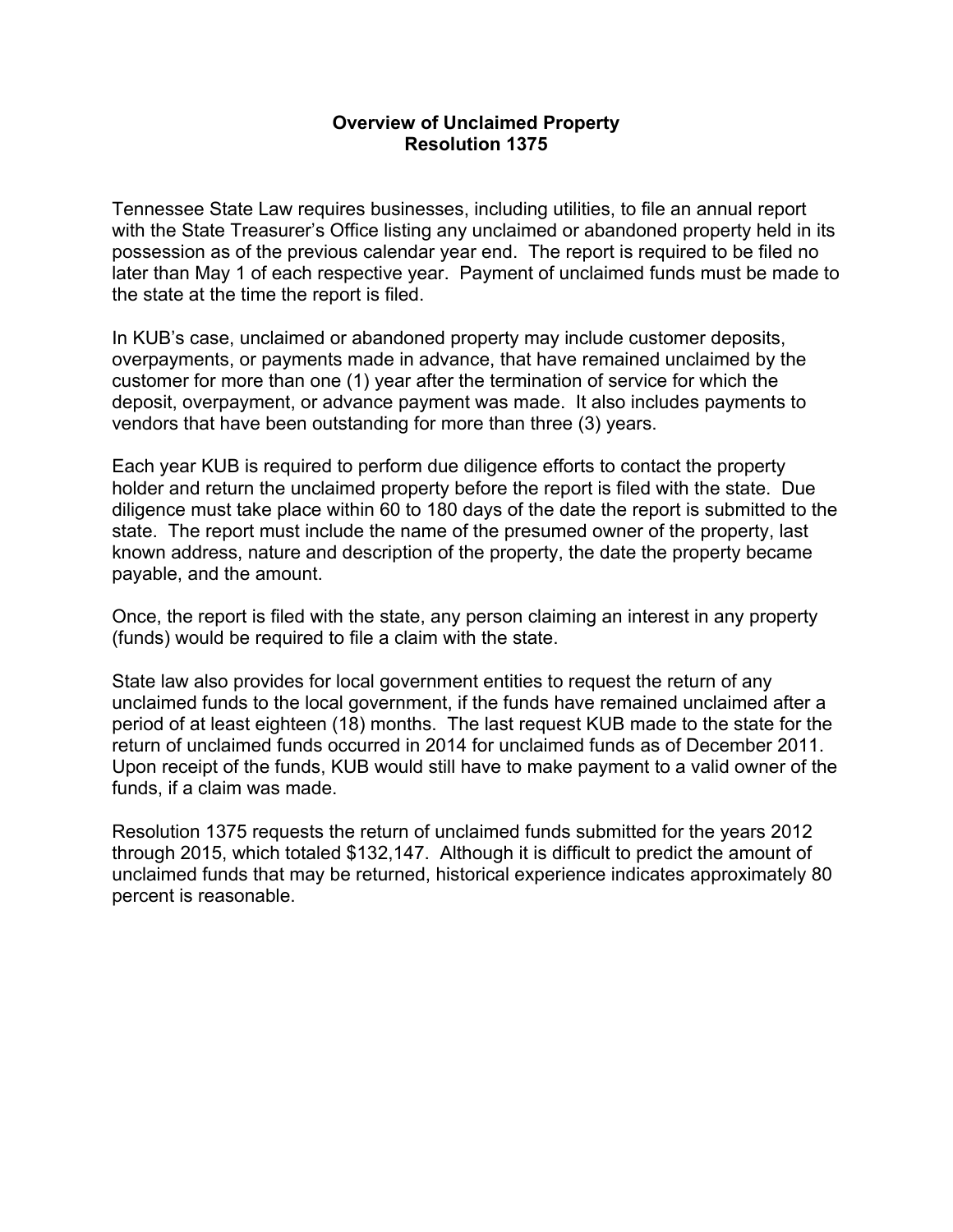## **RESOLUTION 1375**

## **Resolution Requesting the Treasurer of the State of Tennessee to Return to the Knoxville Utilities Board ("KUB") the Unclaimed Balance of Accounts Remitted to the State Treasurer Under the Uniform Unclaimed Property Act**

 **Whereas,** Tennessee Code Annotated ("TCA") Section 66-29-102 and Section 66-29-121, as amended by Public Chapter 401, Acts of 1985 and Section 66-29-102 and Section 66-29-146, as amended by Public Chapter 457, Acts of 2017, provide that a municipality or county in Tennessee may request payment for the unclaimed balance of funds reported and remitted by or on behalf of the local government and its agencies if it exceeds \$100, less a proportionate share of the cost of administering the program; and

**Whereas,** KUB has remitted unclaimed accounts to the State Treasurer in accordance with the Uniform Unclaimed Property Act; and

**Whereas,** KUB agrees to meet all the requirements of TCA Section 66-29-101 et seq. and to accept liability for future claims against accounts represented in funds paid to it and to submit an annual report of claims received on these accounts to the State Treasurer by September 1 each year; and

**Whereas,** it is agreed that KUB will retain a sufficient amount to insure prompt payment of allowed claims without deduction for administrative costs or service charge and that the balance of funds will be deposited in KUB's general fund.

#### **Now, Therefore, Be It Hereby Resolved by the Board of Commissioners of the Knoxville Utilities Board:**

**Section 1.** That the Board of Commissioners of KUB requests the State Treasurer to pay the unclaimed balance of funds remitted for the 2012 - 2015 report years in accordance with the provisions of the applicable state statute. A list of remittances made by KUB is as follows:

| 2015 | \$26,001.94 | 2013 | \$66,753.42 |
|------|-------------|------|-------------|
| 2014 | \$34,053.17 | 2012 | \$5,338.86  |

**Section 2.** KUB, an independent agency of the City of Knoxville, requests that the balances unclaimed for a minimum of eighteen months and the accompanying reports be returned as provided by the applicable state statute.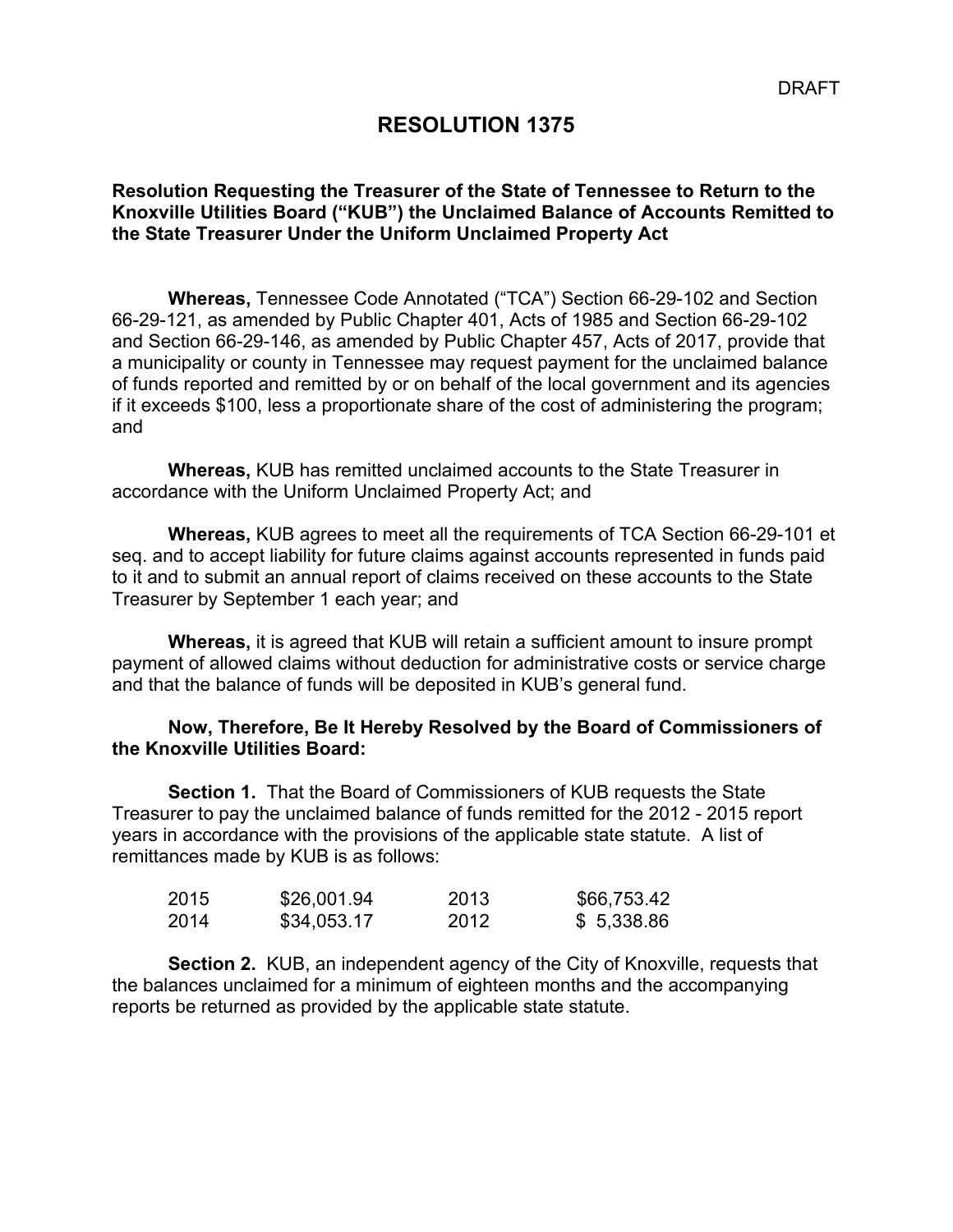**Section 3. Effective Date:** That this Resolution shall take effect immediately upon its passage.

Celeste Herbert, Chair

Mark Walker, Board Secretary

l

APPROVED ON 1st & FINAL READING: EFFECTIVE DATE: MINUTE BOOK\_\_\_\_ PAGE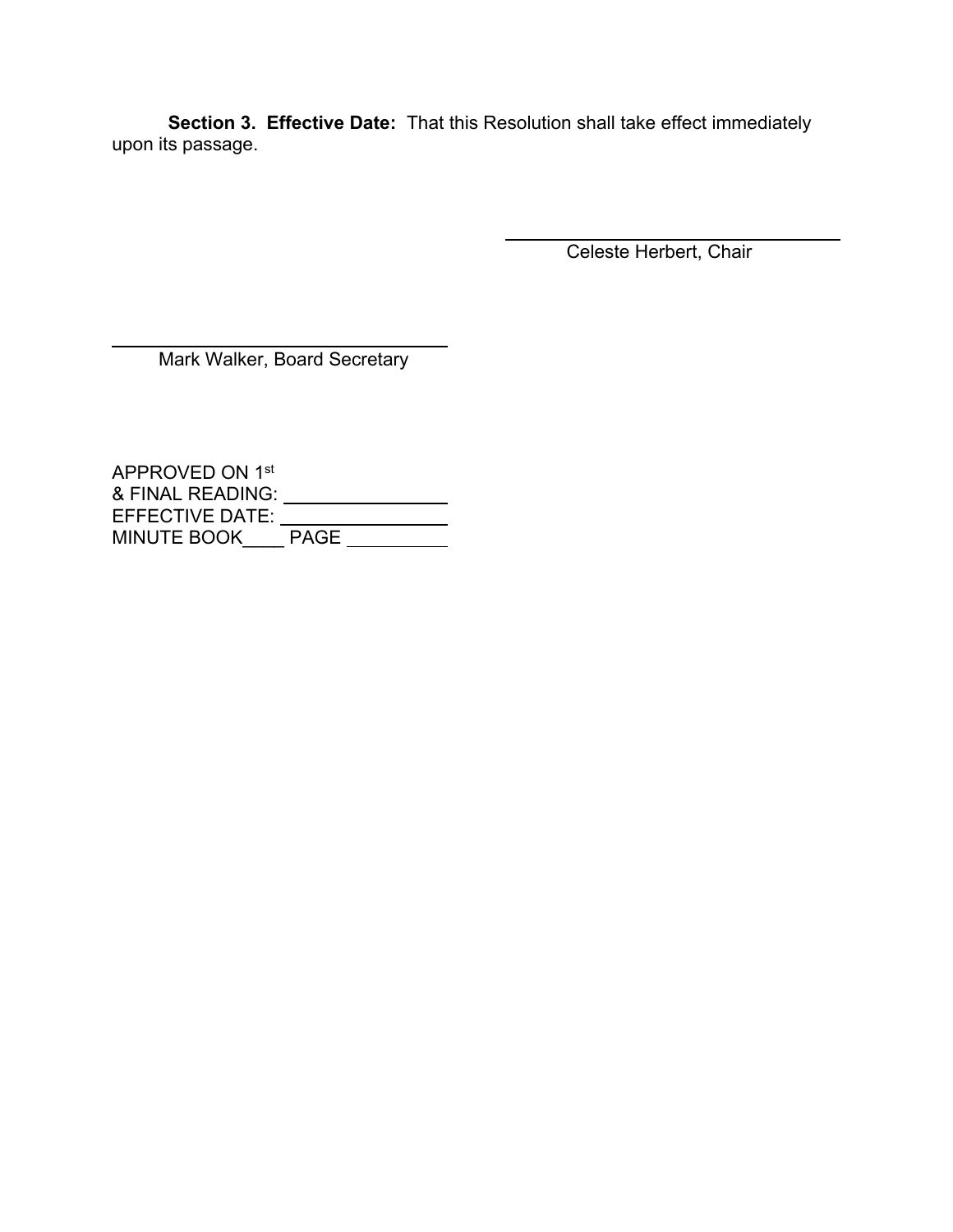## **Knoxville Utilities Board Board Meeting Minutes Thursday, March 15, 2018, Noon**

## **Call to Order**

The Knoxville Utilities Board met in regular session in the Larry A. Fleming Board Room at 445 S. Gay Street, on Thursday, March 15, 2018, pursuant to the public notice published in the January 6, 2018, edition of the *News Sentinel*. Chair Herbert called the meeting to order at 12:00 p.m.

Chair Herbert welcomed the eight KUB Leadership Development Program employees and the program facilitator attending the Board Meeting today and asked them to introduce themselves.

## **Roll Call**

Commissioners Present: Jerry Askew, Kathy Hamilton, Celeste Herbert, Sara Pinnell, Adrienne Simpson-Brown, Tyvi Small and John Worden

Commissioners Absent: None

## **Approval of Minutes**

The Minutes of the February 15, 2018, Board Meeting were approved as distributed upon a motion by Commissioner Small and seconded by Commissioner Hamilton.

## **Old Business**

None

## **New Business**

**Resolution 1374, A Resolution Authorizing the Knoxville Utilities Board ("KUB") to Implement an Ongoing Voluntary Round It Up Program to Provide Additional Funding for Low-Income Residential Weatherization in KUB's Service Area, and Accept and Distribute Additional Voluntary Contributions to the Program**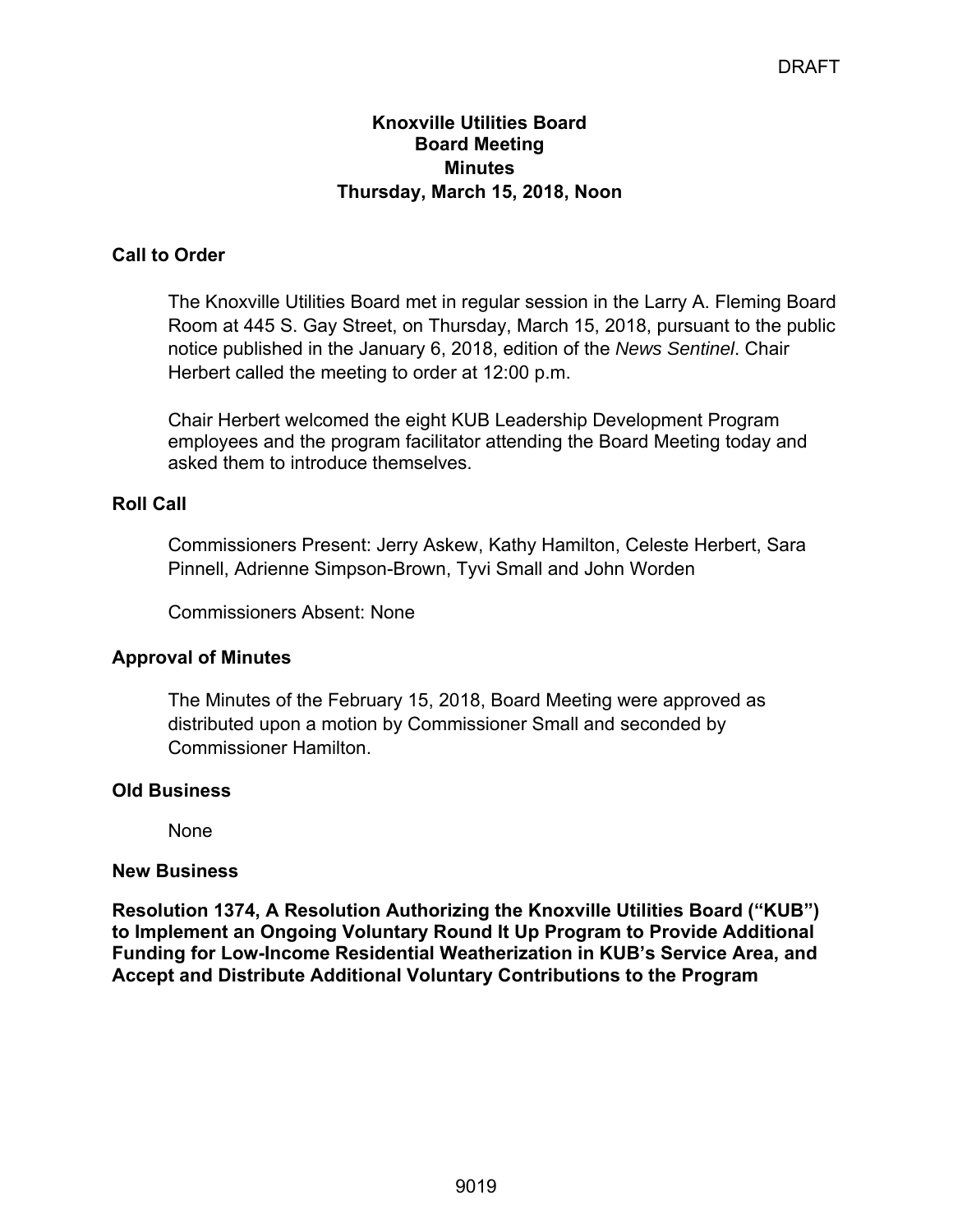## March 15, 2018

President Roach reminded Commissioners that an update on the success of KUB's Round It Up Pilot Program was presented last month. She recognized Dawn Mosteit, Vice President of Customer Service, to request approval to continue the program.

President Roach recommended adoption of Resolution 1374 on first and final reading. Her written recommendation is included in Attachment 1.

Upon a motion by Commissioner Askew and a second by Commissioner Pinnell, Resolution 1374 *(Attachment 1)* was adopted by a roll call vote on first and final reading. The following Commissioners voted "aye": Askew, Hamilton, Herbert, Pinnell, Simpson-Brown, Small and Worden. No Commissioner voted "nay".

#### **President's Report**

## **Cost of Service Study**

President Roach reminded Commissioners that Staff committed during last year's rate discussions to conduct a cost of service study on each utility system before the consideration of rate adjustments beginning fiscal year 2021. She advised the Board that the Electric system's cost of service study has been completed and recognized Mike Bolin, Vice President of Utility Advancement, to summarize the results of the study.

#### **Customer Counselors**

President Roach advised Commissioners that KUB is unique among utility companies in that KUB has full-time customer counselors who work to help customers manage their utility bills and directing them to social agencies for other assistance as needed. She recognized Veronica Andrews, a full-time Customer Counselor and 2015 Leadership Development Program graduate, to share with the Board the work the counselors do to assist customers. She also recognized Customer Counselors, Anna Freshour and Pam Chambers who were attending the meeting and thanked them for the important work they do for KUB customers.

#### **Environmental Update**

President Roach reminded Commissioners a member of the public inquired about the status of KUB's environmental report last month. She recognized Liz Hannah, Manager of Executive Services and Environmental Stewardship, to share the highlights of the report.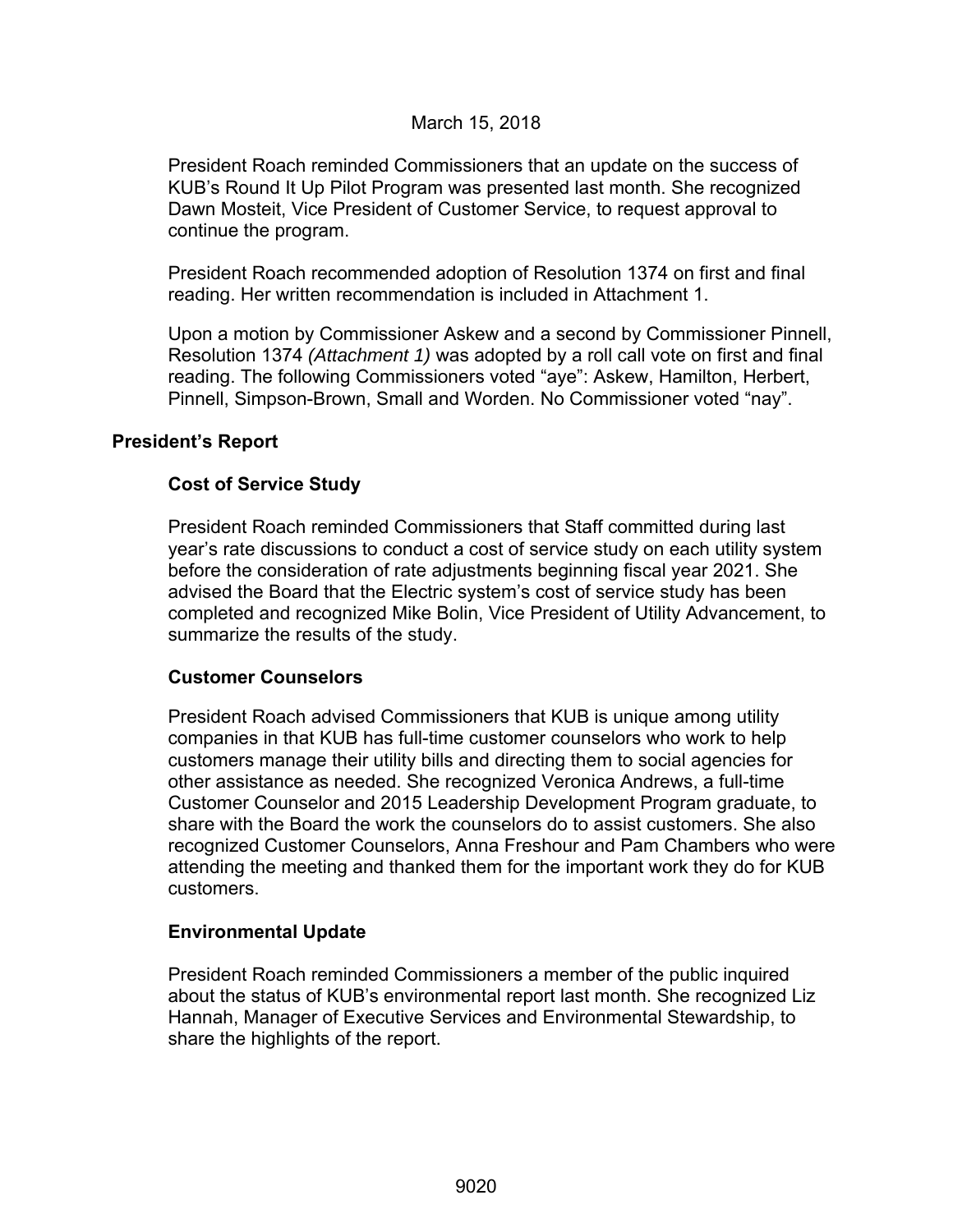March 15, 2018

### **Other Business**

Chair Herbert reminded the Board that a 10-year plan was formally endorsed and three years of rate increases through fiscal year 2020 were adopted last year and that this year's financial workshop will focus on the fiscal year 2019 budget. The business meeting will begin at 10:00 a.m. and will be brief. Public comments will be welcome before the business meeting is adjourned. Following the conclusion of the business meeting, we will begin the fiscal year 2019 budget presentation. That session should conclude around noon and boxed lunches will be provided for Commissioners.

#### **Public Comment**

Laura Humphrey – 328 Taliwa Drive – Knoxville, TN 37920

## **Adjournment**

l

There being nothing further to come before the Board, Chair Herbert declared the meeting adjourned at 1:08 p.m.

Celeste Herbert, Chair

Mark Walker, Board Secretary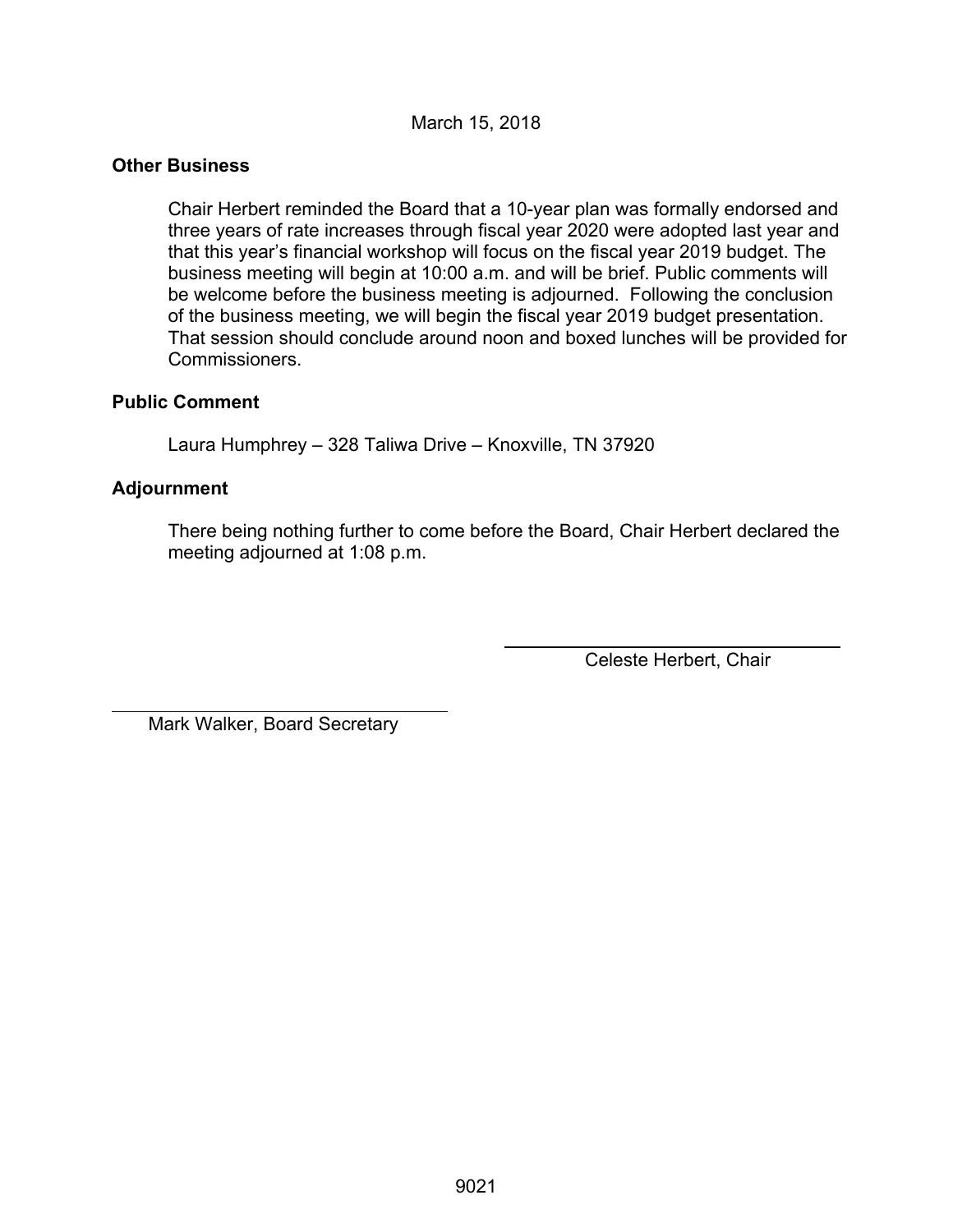# **Attachments**

| Attachment 1 | Recommendation Letter and Resolution 1374 - A<br>Resolution Authorizing the Knoxville Utilities Board ("KUB")<br>to Implement an Ongoing Voluntary Round It Up Program to<br>Provide Additional Funding for Low-Income Residential<br>Weatherization in KUB's Service Area, and Accept and<br>Distribute Additional Voluntary Contributions to the Program | Page(s)<br>$9023 - 9025$ |
|--------------|------------------------------------------------------------------------------------------------------------------------------------------------------------------------------------------------------------------------------------------------------------------------------------------------------------------------------------------------------------|--------------------------|
|              |                                                                                                                                                                                                                                                                                                                                                            |                          |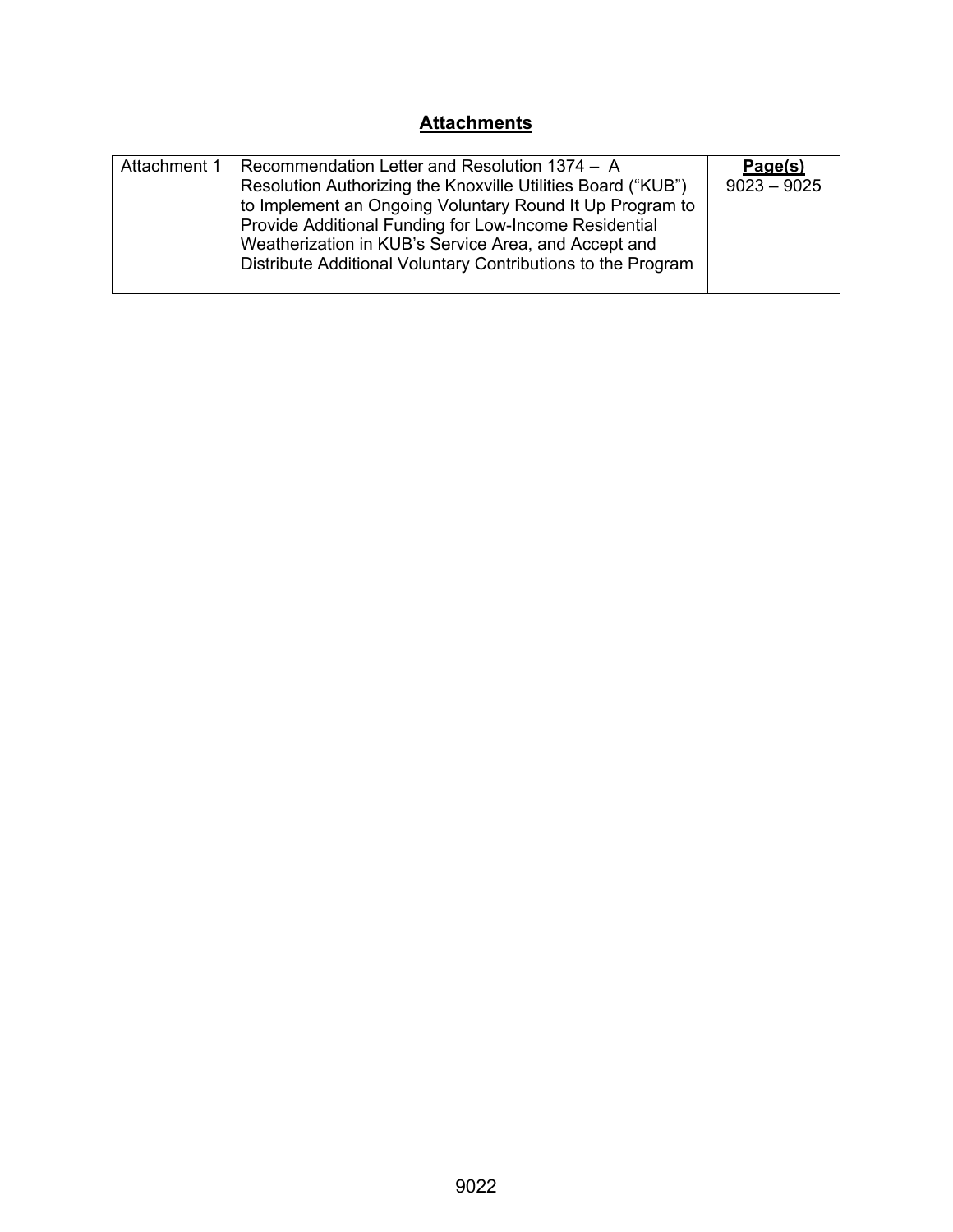

March 9, 2018

Knoxville Utilities Board 445 S. Gay Street Knoxville, Tennessee 37902-1109

Commissioners:

In May 2015, KUB began a voluntary utility bill round up pilot program to provide additional funding for low-income home weatherization in KUB's service area. The duration of the pilot program was set for three years by the KUB Board.

During the past three years, KUB has successfully partnered with the Knoxville Knox County Community Action Committee (CAC) to administer the pilot utility bill round up program. Customer contributions have totaled \$2.2 million and provided weatherization for 178 homes. The weatherization of those homes has enabled low-income KUB customers to reduce their monthly utility bills and alleviated the strain on community utility bill payment assistance resources.

Although the pilot program has been successful, there remains a substantial need for lowincome residential weatherization in KUB's service area. Therefore, it is Staff's recommendation the Board authorize the implementation of an ongoing voluntary Round It Up Program, and allow KUB to accept and distribute additional voluntary contributions to the Program.

Resolution 1374 authorizes KUB to implement an ongoing voluntary Round It Up Program to provide additional funding for low-income residential weatherization in KUB's service area, and accept and distribute additional voluntary contributions to the Program, with the Program to be administered by CAC on KUB's behalf.

I recommend the adoption of Resolution 1374 on first and final reading.

Respectfully submitted,

Uirtta Roach

Mintha E. Roach President and CEO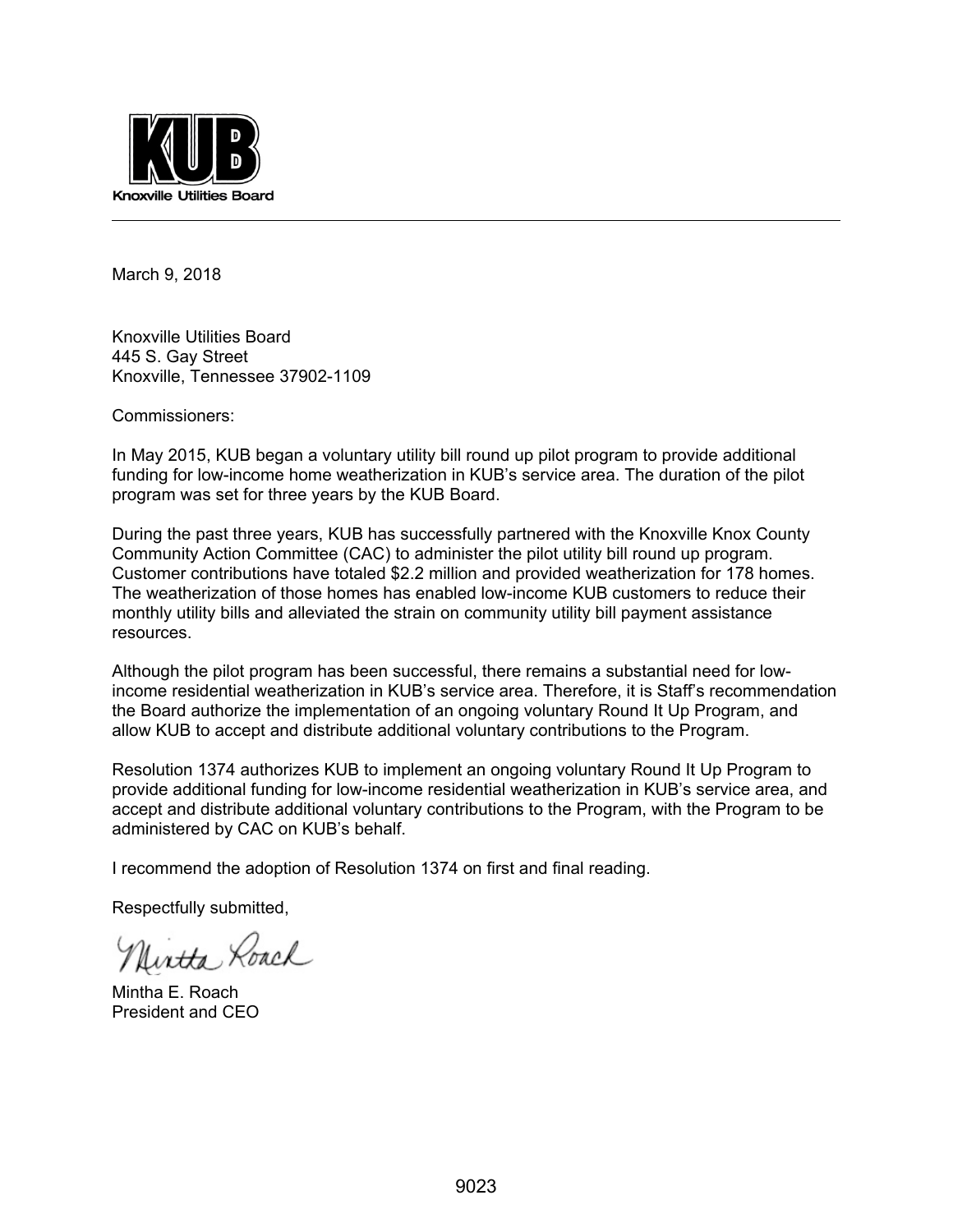# **RESOLUTION NO. 1374**

#### **A Resolution Authorizing the Knoxville Utilities Board ("KUB") to Implement an Ongoing Voluntary Round It Up Program to Provide Additional Funding for Low-Income Residential Weatherization in KUB's Service Area, and Accept and Distribute Additional Voluntary Contributions to the Program**

**Whereas**, in 2014 the KUB Board of Commissioners ("Board") adopted Resolution 1318, authorizing a three-year voluntary pilot utility bill round up program ("Pilot Program") to provide funding for low-income residential weatherization in KUB's service area; and

 **Whereas**, KUB successfully partnered with the Knoxville-Knox County Community Action Committee (CAC), an agency with over 50 years of experience in administering weatherization programs, to administer the Pilot Program on KUB's behalf; and

 **Whereas**, the Pilot Program has demonstrated success in raising \$2.2 million to weatherize the homes of more than 170 low-income customers; and

 **Whereas**, the Pilot Program has resulted in lower utility bills for those low-income customers due to more energy efficient homes, and alleviated the strain on community utility bill payment assistance resources; and

 **Whereas**, the Pilot Program has allowed CAC to substantially increase the number of weatherization services available; and

 **Whereas**, the Pilot Program has supported KUB's environmental stewardship goals of promoting energy efficient homes; and

 **Whereas**, the Pilot Program is scheduled to end in May 2018; and

 **Whereas**, the need for weatherization assistance remains high with approximately 2,000 customers on the waiting list for CAC's home weatherization assistance in KUB's service area; and

 **Whereas**, the continuation of the utility bill round up program will allow for sustainable weatherization funding for low-income residential customers, and is in the best interest of KUB and its customers; and

**Whereas**, based on the success of the Pilot Program, the Board desires for KUB to maintain an ongoing voluntary Round It Up Program ("Program") to provide additional funding for low-income residential weatherization in KUB's service area, and accept and distribute additional voluntary contributions to the Program.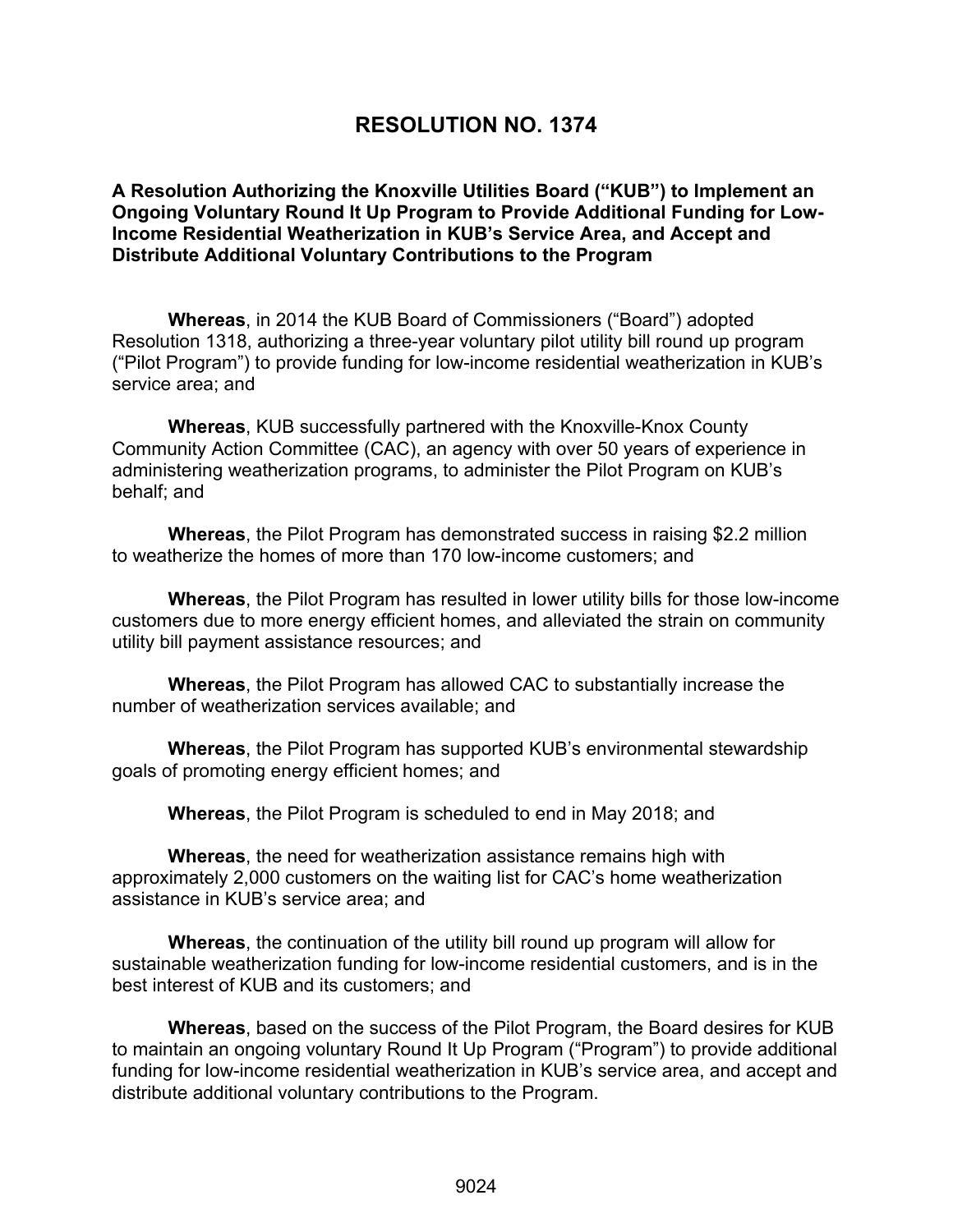#### **Now, Therefore, Be It Hereby Resolved by the Board of Commissioners of the Knoxville Utilities Board:**

**Section 1.** That the Board authorizes KUB to implement an ongoing voluntary Round It Up Program ("Program") to provide additional funding for low-income residential weatherization in KUB's service area, and accept and distribute additional voluntary contributions to the Program, all in accordance with state law.

**Section 2.** That the Program be administered by CAC on KUB's behalf.

**Section 3.** That this resolution shall take effect immediately upon its passage.

 Celeste Herbert/s Celeste Herbert, Chair

 Mark Walker/s Mark Walker, Board Secretary

APPROVED ON 1st & FINAL READING: 3-15-18 EFFECTIVE DATE:  $\frac{3.315}{3.15.18}$ MINUTE BOOK 40 PAGE 9024-9025